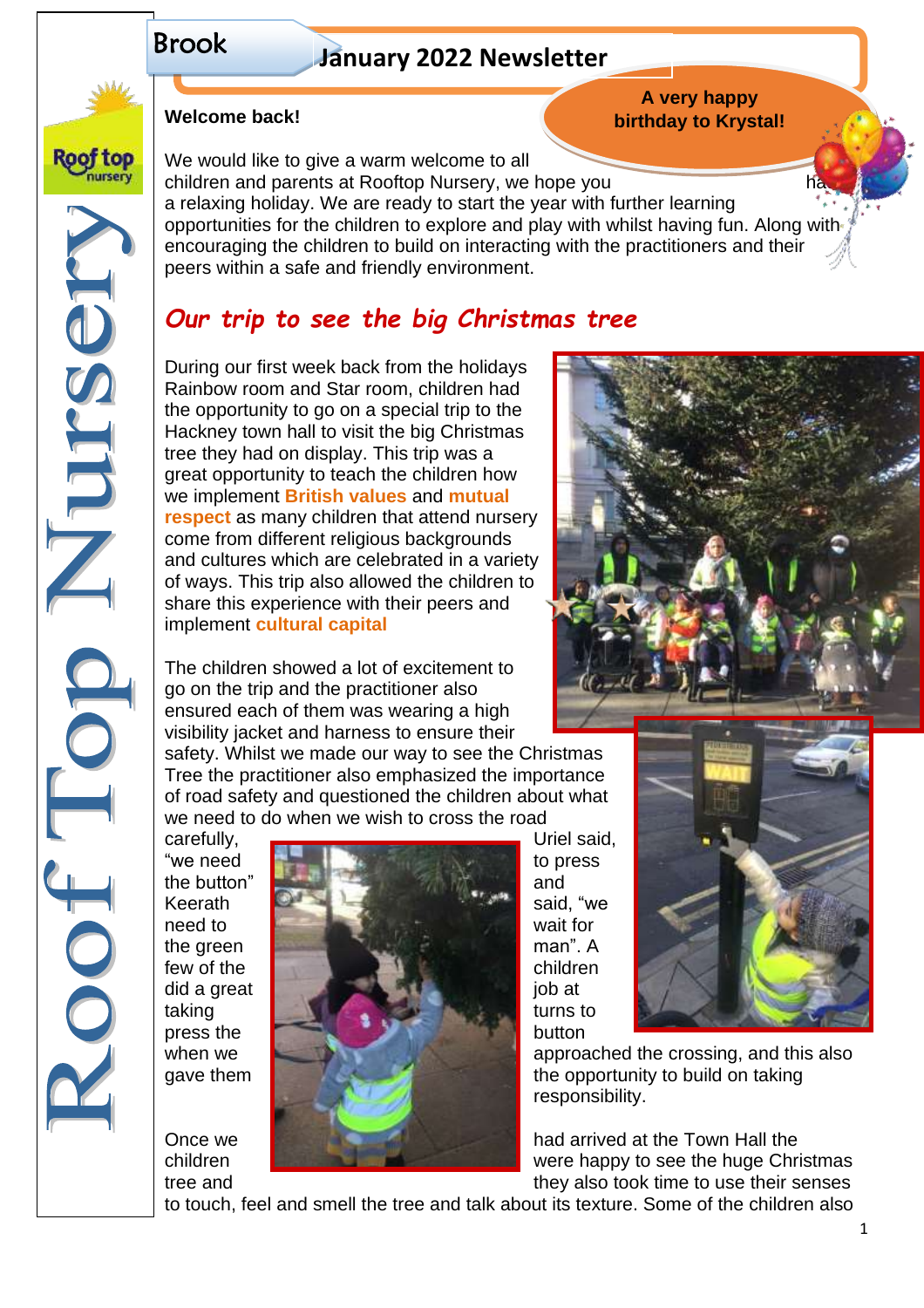related some personal experiences and shared this with the practitioner and their peers such as, "I have a Christmas tree at my house".

The trip was a great success, and we look forward to planning more trips this year, providing the children with further opportunities to learn and explore within their community.

### **Parent Notices**

All parents should have access to Tapestry to check your child's observations. If you have trouble logging in or do not have an account, please inform the office.

### **Henry: Healthy Start, Brighter Future**

If you're a parent or carer of young children, Henry can offer free support provided by a friendly and trained HENRY practitioner either online or by telephone.

Opportunities include:

- Online parent support groups run by a HENRY facilitator a chance to share experiences with a small group of other parents, find ways of reducing stress and gain new ideas to manage daily family life and get your little ones off to a great start
- Sessions on specific topics such as introducing your baby to solids or tackling fussy eating provided on the phone or via video calls
- Having a HENRY Buddy someone who will keep in regular contact with you, providing practical and emotional support to help you through the challenges of family life.

To find out more or to take part please fill in the online form or alternatively, ring on 01865 302973 [https://henry.org.uk/freesupport](about:blank)

# **Reminder of the Bonus programmes offered at Rooftop Nursery**

| <b>Bonus</b><br><b>programmes</b> | For who?                  | <b>Days &amp; Times</b>                              |  |
|-----------------------------------|---------------------------|------------------------------------------------------|--|
| <b>French</b><br>sessions         | <b>Star Room</b>          | <b>Wednesday (Fortnightly) 11:15am</b>               |  |
| <b>Football</b>                   | <b>Star Room</b>          | Tuesdays (fortnightly) alternating between 9am & 1pm |  |
| <b>Forest Play</b>                | <b>Star Room</b>          | Thursdays (Fortnightly between spring and autumn)    |  |
| <b>Heuristic play</b>             | <b>Rainbow &amp; Star</b> | Weekly                                               |  |
| Yoga/Tai chi                      | <b>Rainbow &amp; Star</b> | Weekly                                               |  |
| <b>Tiny Mites</b>                 | <b>Rainbow &amp; Star</b> | <b>Monday 9:15-10-15</b>                             |  |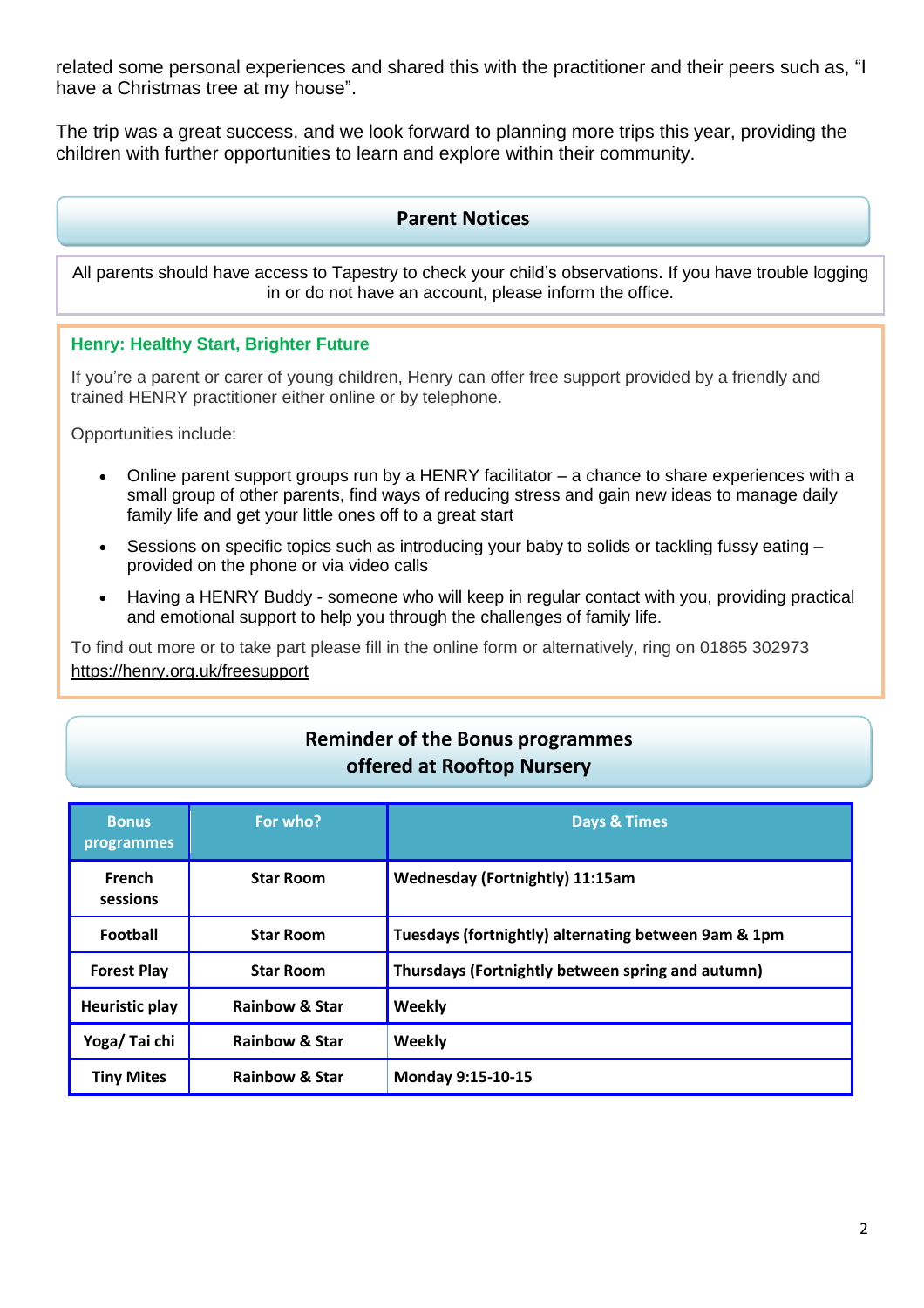# **Rainbow Room**

**We would like to welcome Safwan, Chiara, Sariyah, Rahil and Kai'yron to Rainbow Room!**

### **Winter**

As the children have been settling back into the nursery, the practitioners have been supporting the children with the daily routine and continue to encourage children with their toilet training. The practitioner provided children with different activities based on **winter** as we are teaching and exploring about the winter season and changes in the weather. The children were given the opportunity to explore what happens to the weather when it becomes cold and set up a mini winter play for the children to explore as we talked about winter animals, clothing and provided ice play to support the children's learning through sensory play.



### **Making polar bears**



#### **Expressive arts and design – Exploring and using media materials**

As it was the first week back from the winter holidays and due to low ratio, Star room and Rainbow room children were combined. The children in the morning and afternoon took

part in a sticking activity making polar bears part as a winter animal. In the morning it consisted of Nahya, Hidaya, Yusuf, Chiara, Olivia, Kymani and in the afternoon Uriel, Murat, Aydin and Aayden took part. The children used PVA glue to spread on their own paper plates and stick some cotton wool and googly eyes. Hidaya stuck a googly eye on her plate and said, "it's scary because it's moving". The practitioner spoke to the children about polar bears for example, where they live, what they eat, and what they do.





The children were able to make observations of animals and explain why some things occur and talk about changes as they were shown images, props, and a short video on polar bears. The practitioner also spoke about the weather changing during winter, talking about why things happen and how things work such as becoming cold and snowing. We also discussed other winter animals such as penguins, reindeers, and seals. The children were able to improve their fine motor skills as they use their fingers and hand to spread the glue around the paper plate and to stick their resources on top.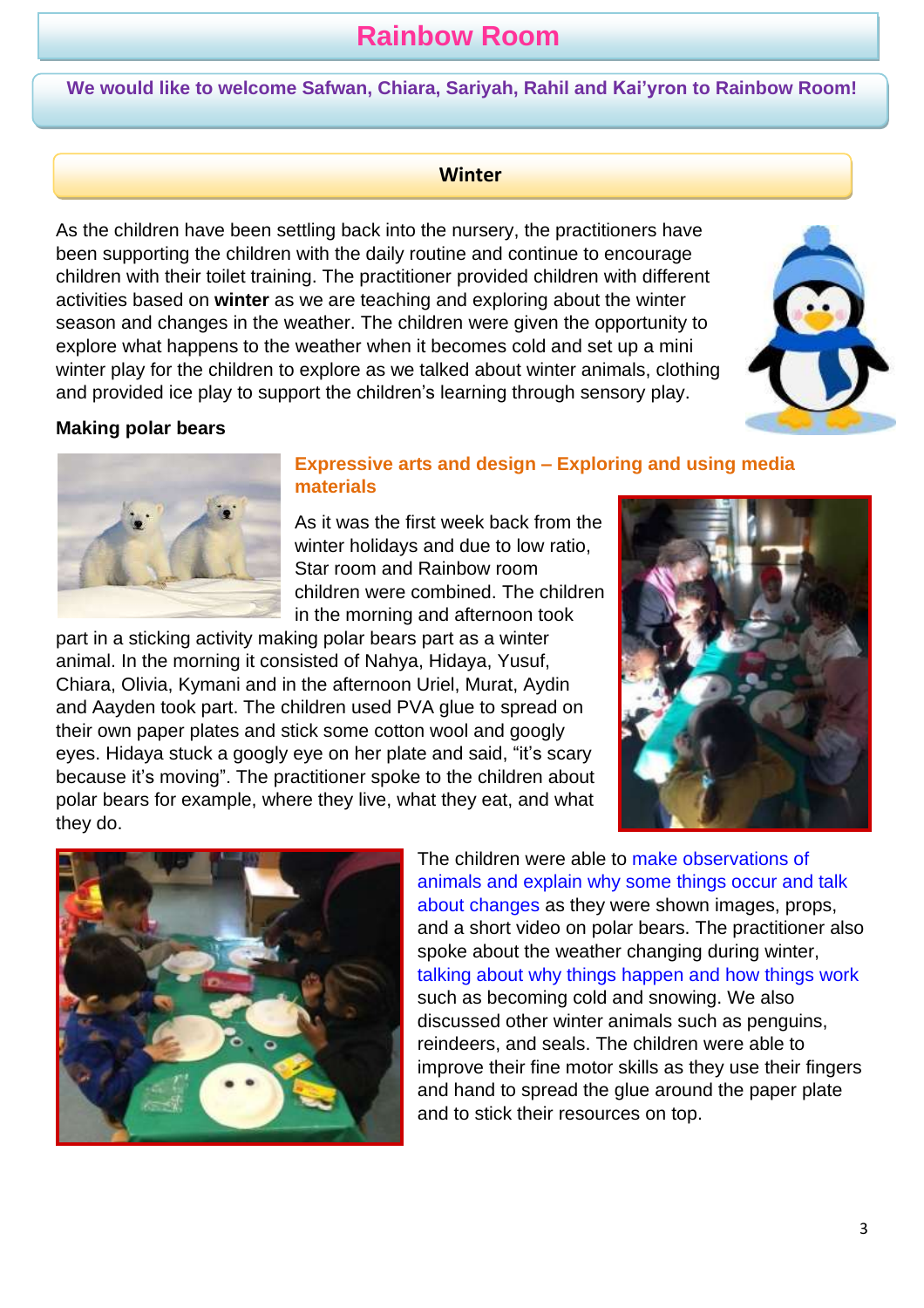### **Trip to see the Christmas tree**

### **Understanding the world**

The children in the morning had the opportunity to go on a trip to see the Christmas tree and lights near Hackney town hall. The children were feeling very excited when the practitioner talked about going on a trip as to some children, it was their first outing at the nursery. The practitioners got all the children ready on the day and explained that they were going to go on a trip to see the Christmas tree and decorations as some children took part in activities based on Christmas and have celebrated Christmas during their winter holiday with their families. On this visit, both Star and Rainbow room children took part, which were Kymani, Keerath, Olivia, Yusuf, Chiara, Lucas, Uriel, Iqra, Liam, and Hidaya. The children were able to comment and ask questions about aspects of their familiar world such as the place where they live or the natural world. On the way, the children were observing the things around them such as buildings, shops and talking about their familiar environment as



most children live around the area or are local. For example, some children were pointing which way they go home and where their house is and also pointed and talked about the shops they visit with their parents. The practitioners talked to the children about safety and traffic light rules and to stop, look and listen when crossing the road and to always hold adults hand when crossing the road. The children were also shown the traffic lights, pressing the button and waiting patiently for the green man and teaching them red means stop and green means go. Olivia was excited when she saw the red bus as she started to sing 'the wheels on the bus' song and all her peers joined in singing. When children arrived at 'Hackney Town Hall' they were looking around, feeling the different texture of the big tree and also exploring what they saw and talked about the lights and different colours and decorations they observed.

### **Ice play with winter animals.**

## **Expressive arts and design/ Being imaginative and expressive**

The children took part in ice play part as our winter theme and provided some ice cubes for them to explore and use their senses through this sensory play. As the children gathered around the table

the practitioner placed some ice cubes on a tray with some winter animals. The practitioner asked the children some questions such as, 'how does the ice feel? Is it hot or cold?' The children were able to make observations as we explained why some things occur, and talked about changes as they observed how the ice melts and changes into water. The children used their senses such as their hands to touch and some children wanted to taste the ice cube they were holding by licking it. The practitioner continued to talk about winter and the weather during the season such as becoming cold and snowing. After the children have explored the ice and have melted into water, they were given some winter animals to play with and the practitioner asked the children if they were able to name some of the animals and explained how they live in cold icy places on earth such as Antarctica or the South Pole.

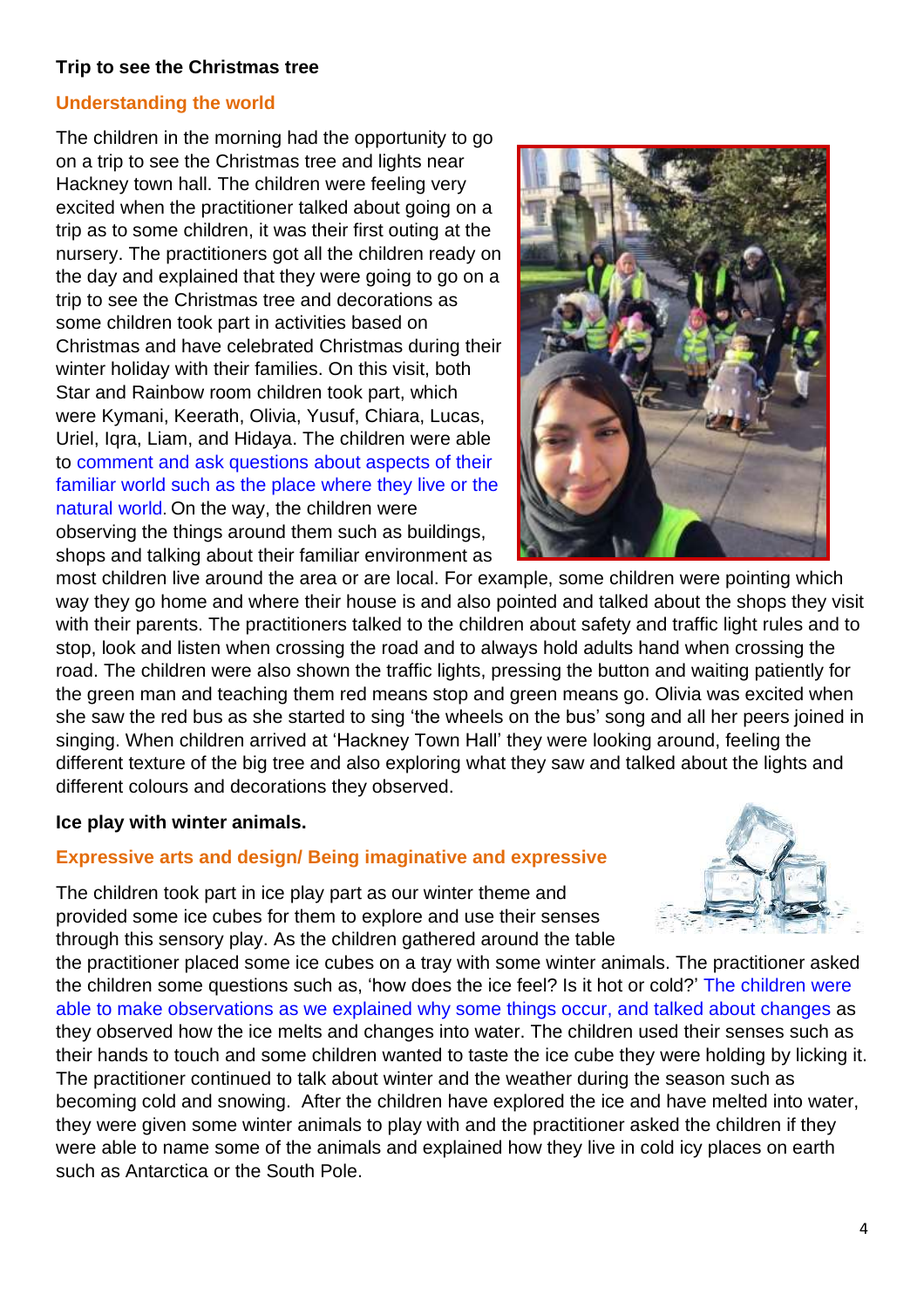### **Independent skills/Winter**

The children continued with the topic of winter and were also supported with their independent skills such as independence during snack time, self-care such as dressing and undressing independently, using the toilet and washing hands and also carrying out simple tasks and responsibilities such as taking part in tidying up time and help prepare activities with an adult. The practitioners made sure that the children were given plenty of time whilst practicing independent skills and were not rushed until they are confident in doing things independently with less adult support.

### **Independent skills during snack time**

### **PD/ Health and self-care**

The children were modelled and guided how to serve themselves during snack time by using tools such as a tong to place food onto their plate; using child friendly knifes to spread their own butter or cheese onto their cracker and also how to pour their own milk or water into their cups by holding their own little jug. The children are also given responsibility in terms of giving out cutlery to their peers such as plates, cups and forks. The children are also supported in waiting patiently for their turn as they pass the food around to their peers. Some children have allergies or special requirements and know what they are not allowed to eat, and these children have allergy mats which are served snacks on an orange colour plate and cup.

This is for the children and adults to understand their requirements and the children know where their mats are kept in the room and will independently access it when its snack time and put it back after they have finished eating. After the children have finished eating,



they were shown how to put their cutlery away by scraping their plates and place their dishes into another bowl. Some children needed support and reminding in putting their plates back onto a tray and also pouring their drink into a cup with less spillage and holding a cup with two hands and drinking well without spilling. Showing the children independence during mealtimes supports them to become more confident and ready for challenging aspects of life.

## **Making winter hats**

# **Communication & language - Speaking**

The children took part in making winter hats using paper plates, materials such as coloured paper, pompoms, glitter and PVA glue to stick their resources. The practitioner first spoke to the children about winter clothing such as hats, scarves, and gloves and how it keeps us warm in cold weathers.

The children spoke about how they have hats and pointed to their hats to show their peers and adults how they come with hats to

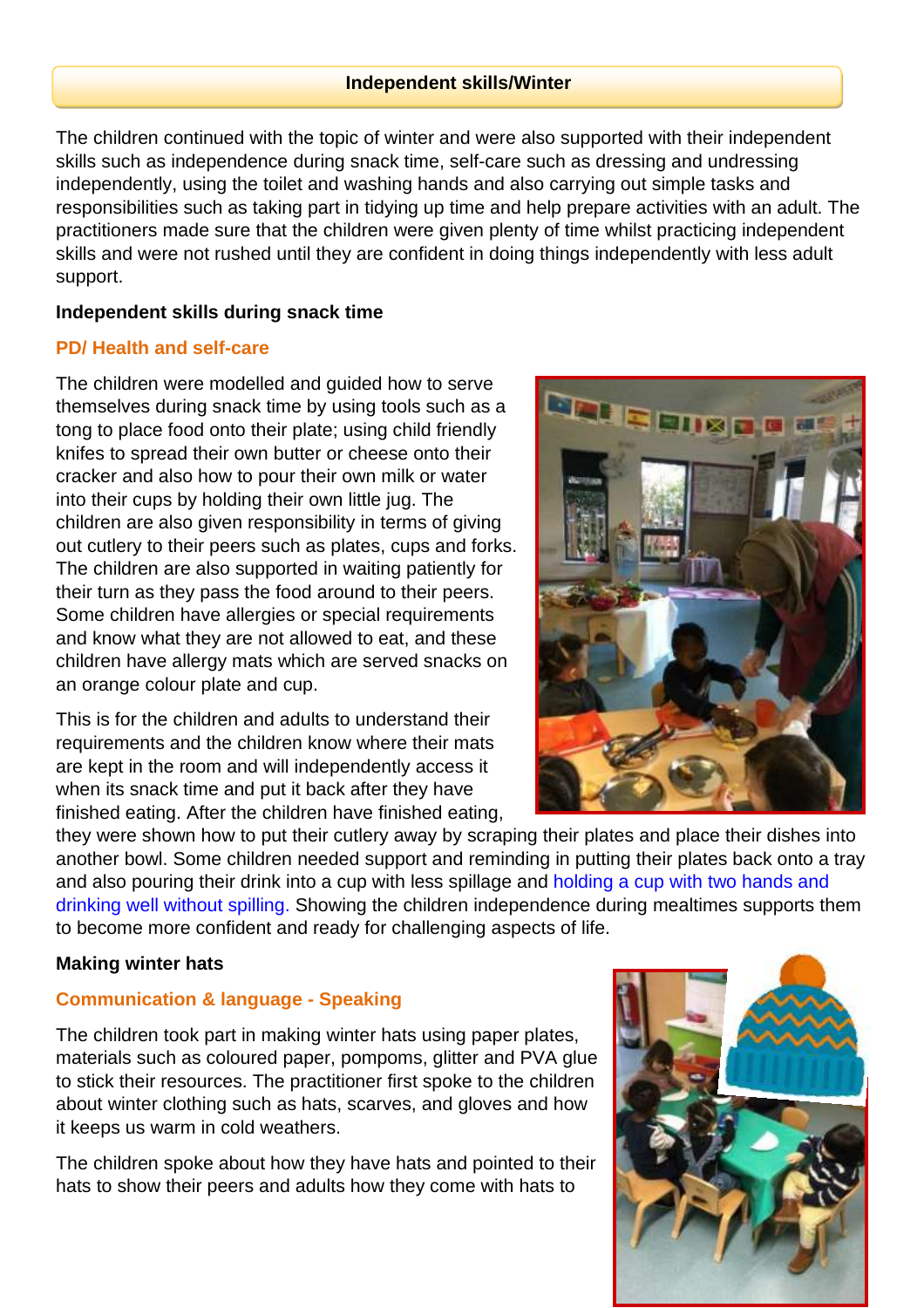nursery. The children also being doing independence during dressing especially before going on outdoor play and is encouraged to put on their own coats and hats on and also support by the adults when needed. The children showed interest in this activity as most of them enjoy taking part in creative activities such as sticking and decorating.

Lucas also showed interest in this activity as he came and sat on the table with his peers. Although he didn't take part in making a hat, he showed interest in observing his peers for a short while. Some children have begun to show preference for dominant hand when spreading their glue using a glue stick. Olivia and Chiara used their right hand and Kymani used his left to spread his glue around his paper.

During the afternoon Aydin, Queensther, Aayden and Sariyah also took part in making their individual winter hats. They also showed interest in spreading the glue onto their paper plates and were supported by the practitioner to decorate the hats using a variety of arts and craft materials. The children showed pride in their achievement when they completed their activity.



## **Toilet training and independent skills**

## **Role playing and talking about toileting**



# **Physical development - Health self-care**

The children in the morning and afternoon took part in an activity role playing toilet training where the practitioner set out some

dolls, potties, toilet roll and girl and boy pants. Kymani, Francis, Chiara, Rodin, Krystal, and Yusuf participated in this activity.

The practitioner first explained to the children about toilet training for the children to develop increasing understanding of and

control of the bowel and bladder, urge and start to communicate their need for the preferred choice of potty or toilet.

The children really found it fascinating to listen to the practitioner whilst discussed and the children were able to

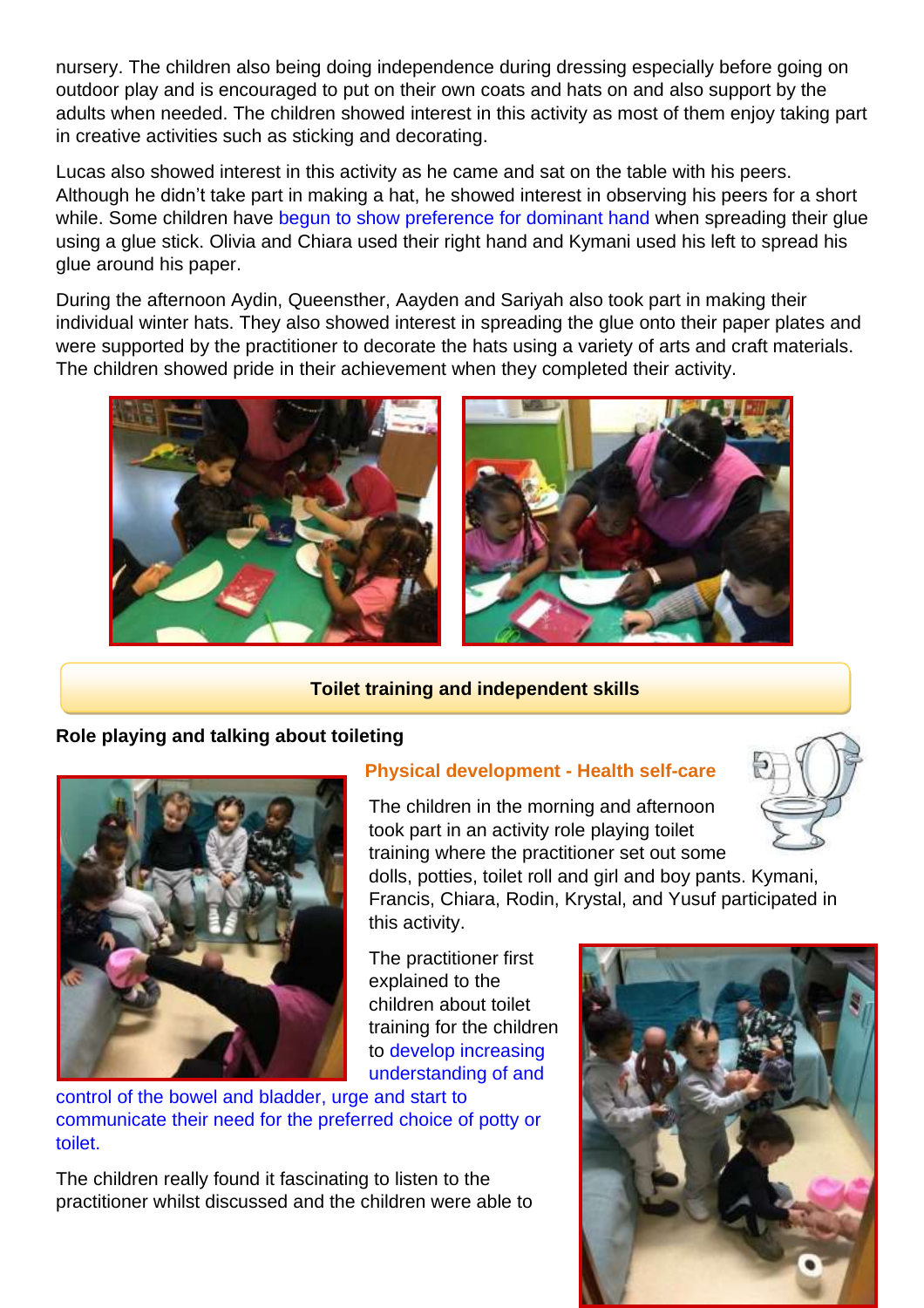fucus their attention as they were shown props. The practitioner first asked the children some simple questions such as, who is wearing pants and who is wearing a nappy? Kymani replied, "I'm wearing pants and I do my wee wee in the toilet", excitingly. The practitioner allowed the children to pick a doll and asked them to say whether it was a girl or boy. Each child was given the opportunity to place their doll on to a potty and asked them if they doll was doing a poo or a wee. The practitioner also poured some water inside the potty whilst the doll was sitting on it as that represented the wee and the practitioner to this to the children to see. As the doll did a wee in the potty, Rodin became very happy and shouted out, "yeah, well done" and started clapping as he also started using the toilet at nursery.



After each child had a turn at placing their doll onto the potty and pretend that they have done a wee or a poo, the children also had a chance to wipe the dolls bottom with a tissue. The practitioner explained to the children not to pull out too much tissue and when she asked them, "where do

we put the tissue after we wipe ourselves?" Krystal replied, "inside the toilet".

The practitioner also demonstrated to the children the process when using the toilet such as wiping your

bottom with a tissue, pulling your trousers back up, flashing the toilet and then washing and drying your hands. This was a great activity to support children's growing independence as they do things for themselves, such as pulling up their pants after toileting,

handwashing, recognizing and differing parental expectations.

## **Decorating Pants**

## **Communication and language – Understanding**

The children in the morning and afternoon took part in an activity decorating nickers and pants. In the morning Kymani, Sariyah, Francis, Chiara, Olivia and in the afternoon Aayden, Queensther, Aydin, Areece, Keerath and Hidaya took part. The children first took part in a discussion as the practitioner showed the children real child pants, nickers and pullups. First the practitioner showed the children a pant and asked, 'who knows what this is?' Kymani replied, "it's a mask". The rest of the children said, "bum, bum".







The practitioner also asked the children if pants are for boys or girls? And showed the

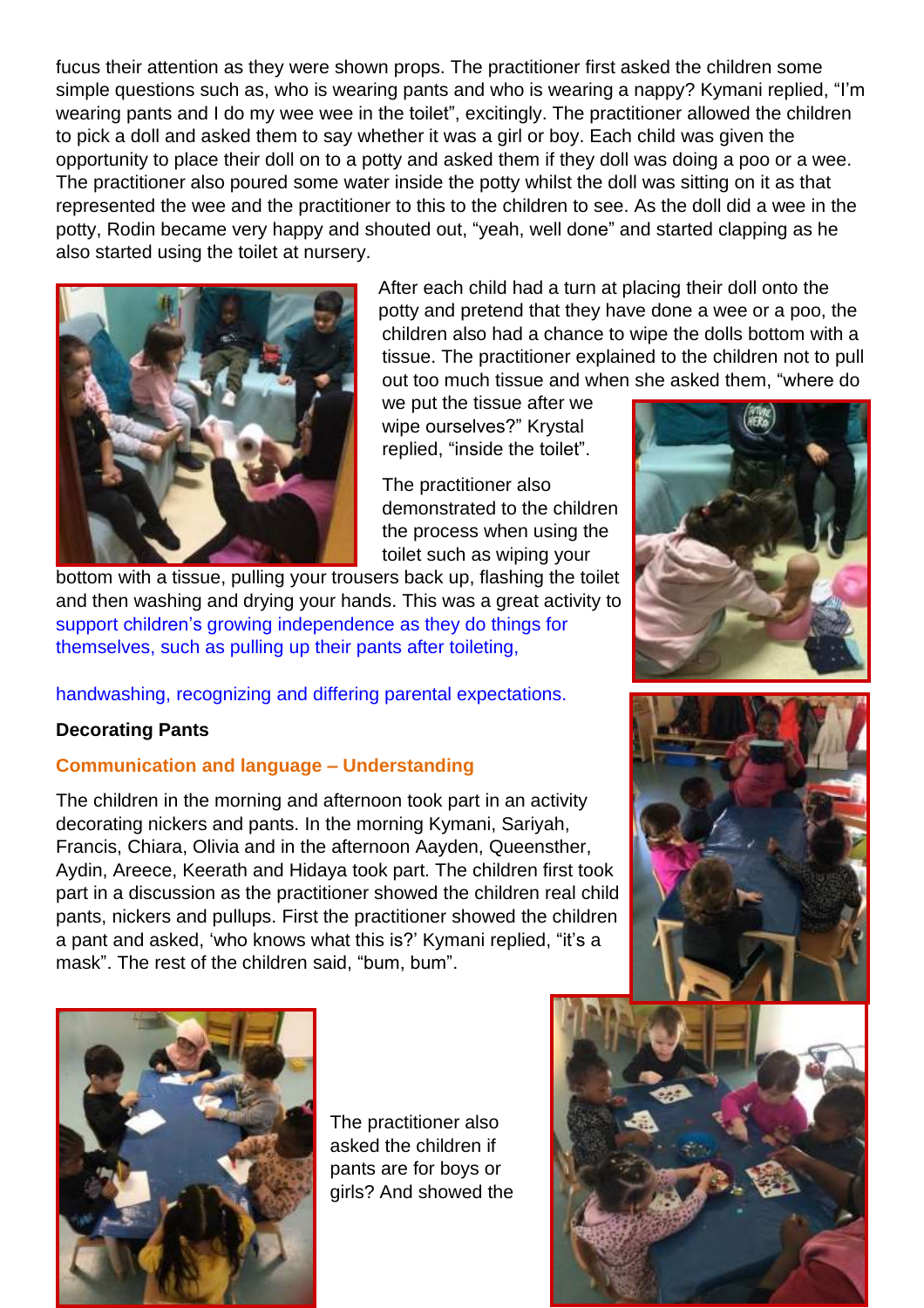children nickers. The practitioner spoke to the children about using the toilet as she also showed them pullups and explained that 'when we use the toilet, we start wearing pants/nicker'. After the small discussion, the children took part in decorating their own individual pants and they were able to maintain their attention and focus on this activity for a period of time.

The children were provided resources such as, PVA glue, glue sticks and some sticking resources to decorate their own choice of pants and whist decorating, they talked about what type of pants or knickers they have such as Peppa pig and paw patrol.

## **Painting with interest toy**

## **Mathematics – Patterns**

The children took part in a painting activity using cars as most children enjoy playing with cars during free play. Each child was given a piece of paper and a car to dip into their paint and roll it on their paper. The children really enjoyed this activity, and it was a great way to develop on their gross motor skills as they used their arm to move back and forth whilst rolling their cars on the paper to form marks and patterns. As Chiara rolled her car on her paper, she said "look" to the practitioner whilst pointing at the marks she made and asked for her second paper to do more. The practitioner also spoke to the children about different shapes and sizes as to some cars had big and small wheels. The children were also given the opportunity to mix colours and when the practitioner asked the children, 'what colour has the paint changed into? Kymani replied, "purple" whilst the children mixed the red and blue together, exploring colours and how colours can be changed. The children were also given the opportunity to experiment whilst using their hands as some children dipped their fingers or hands in the paint to feel the texture of the paint as they like sensory and messy play.

## **Potty training - Focusing on Gross and fine motor skills**

We continued the theme 'potty training' as most children are still training on using the toilet and developing on their gross and fine motor skills. As the children have taken part in some activities based on potty training and to continue to develop their understanding, during indoor free play the practitioners have set up babies, dolls, potties, and pants in the home corner area for the children to play and explore during play. The children have also taken part in activities to support their physical



movements such as making playdough independently, painting and taking part in some physical activities such as throwing and parachute games.



Due to some children being very active inside the room in terms of running around, the practitioners have set up more floor base activities by removing some tables to allow the children to have more space to roll over or to move physically. The practitioners have placed some soft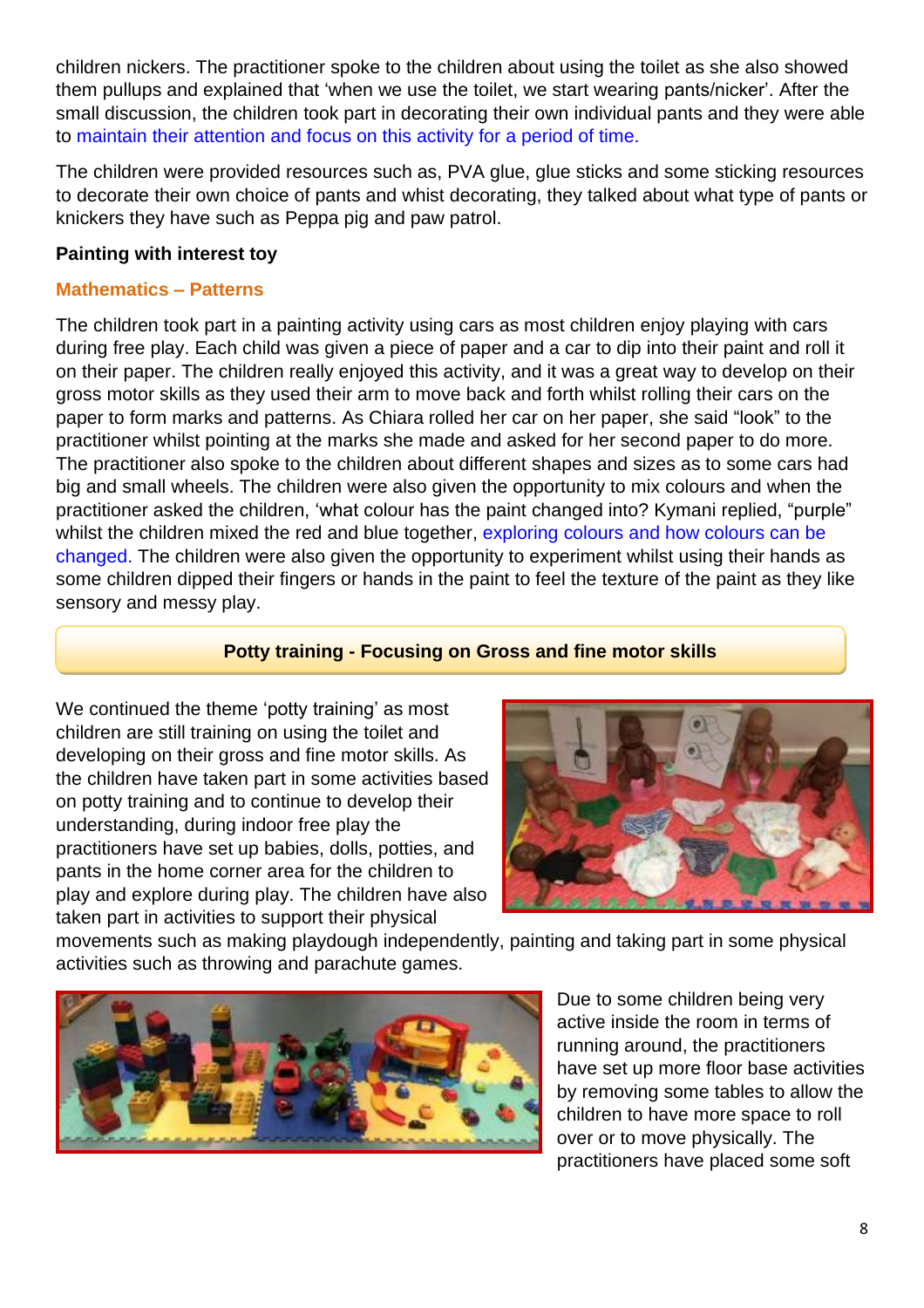mats on the floor with different toys such as large soft Edu blocks for the children to build towers and knock them down, garage and cars and large trucks for the children to roll around the room and play racing games.

## **Painting with interest toy** – **Mathematics/Patterns**

The children took part in a painting activity using cars as most children enjoy playing with cars during free play. Each child was given a piece of paper and a car to dip into their paint and roll it on their paper. The children really enjoyed this activity, and it was a great way to develop on their gross motor skills as they used their arm to move back and forth whilst rolling their cars on the paper to form marks and patterns. As Chiara rolled her car on her paper, she said "look" to the practitioner whilst pointing at the marks she made and asked for her second paper to do more. The practitioner also spoke to the children about different shapes and sizes as to some cars had big and small wheels. The children were also given the opportunity to mix colours and when the practitioner asked the children, 'what colour has the paint changed into? Kymani replied, "purple"

whilst the children mixed the red and blue together, exploring colours and how colours can be changed. The children were also given the opportunity to experiment whilst using their hands as some children dipped their fingers or hands in the paint to feel the texture of the paint as they like sensory and messy play.

### **Throwing game**

### **Physical development – Moving and handling**



able to throw inside the hoop. This activity was also planned for the children to release some energy as some children enjoy throwing toys across the room or onto the floor and the practitioners have been explaining that some toys are not for throwing as it can hurt others.



The children really enjoyed this activity and was able to listen to some simple instructions and directions given by the practitioner such as turn taking, waiting patiently, and throwing after the practitioner called out 'ready steady go'.

Each child was called by their name to have a turn at throwing and was given three turns with three bean bags in their hand. Some children needed support and guidance in where to stand so that there are not too close or far away from the hoop. The children were also supported in being able to aim towards the right direction and was showing pride

and happiness when the practitioner was cheering and praising each child for trying well and showing satisfaction in meeting their goal.

# **Star Room**

## **We would like to welcome Areece to Star room**

### **Welcome to Star Room**

**Book Bags:** Changed weekly every Tuesdays or Thursdays

If parents can ensure children are not bringing in personal toys from home, we will not take responsibility for any missing items

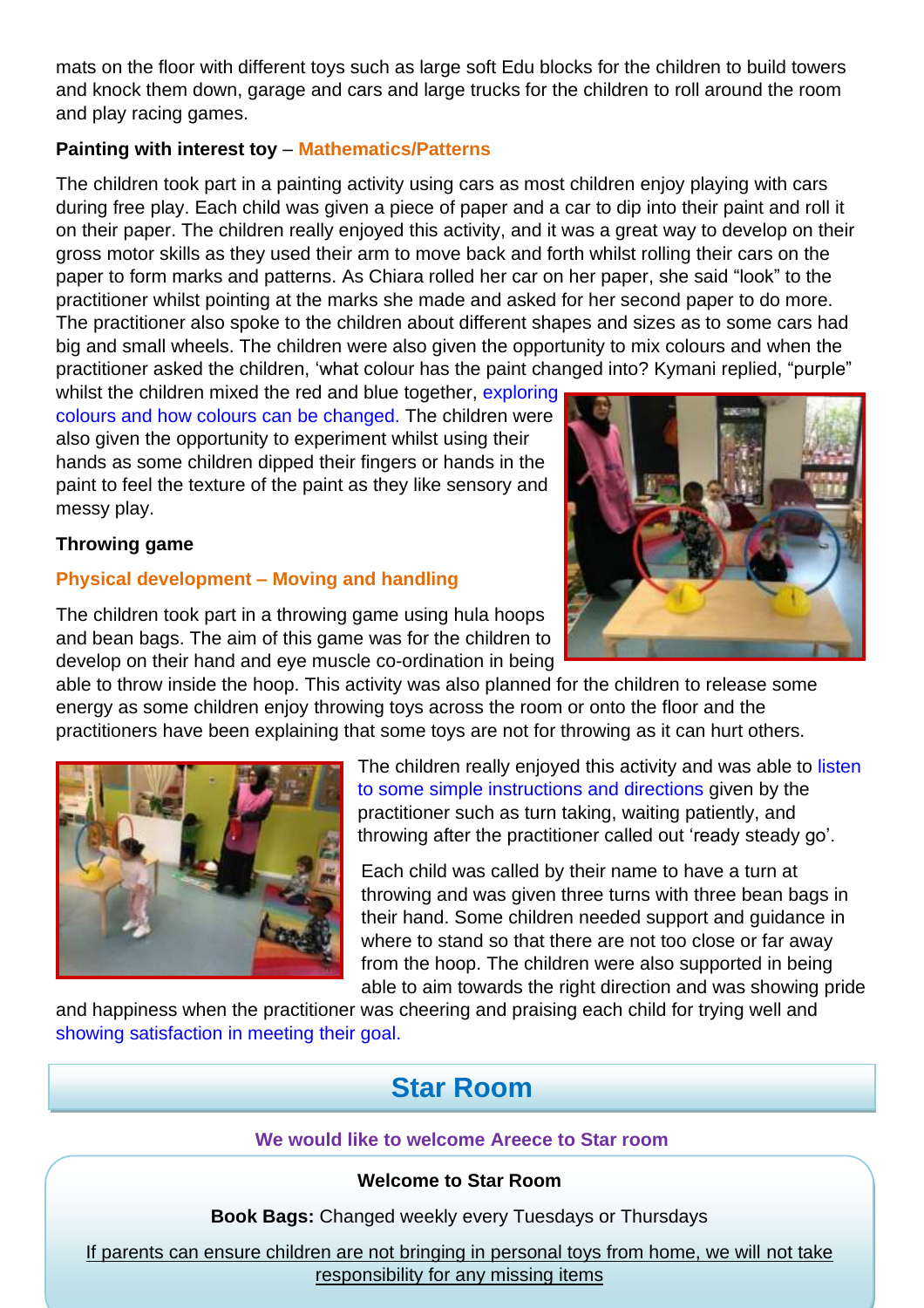#### **Winter**

A warm welcome to all our children in Star room, we hope you all had an amazing holiday, and it is great to have you back! During the first week at nursery, we only had a few children that came in, therefore, Star room and Rainbow room children were combined and took part in some fun activities and had the opportunity to create some artwork relating to winter, as the weather has been rather cold during the month of January.

The practitioner provided the children with different activities based on winter as we have been teaching them about the changes in the weather, what type of clothing is required to keep us warm and differentiating between different temperatures such as hot and cold through taking part in ice play. The children were also given the opportunity to explore our mini winter set up which consisted of a variety of textures, along with winter animals.

As the children have been settling back into the nursery, the practitioners have been supporting them with the daily routine and have also continued to promote independent skills.

### **Making polar bears**

### **Expressive arts and design - Communication and Language**

As the children have been learning about winter animals, they took part in creating their individual polar bears through participating in art and craft activities. The children were provided with their individual paper plates, to begin with, and were encouraged to spread some PVA glue onto their plates which required good focus and attention. This also enabled the children to focus on their dominant hand. Once they had

finished spreading the glue the practitioner showed them some cotton wool and asked the children, "who knows what this is?" some of the children were unaware of the name, the practitioner then said, "it is cotton wool", she then asked the children if they could name the colour of the cotton wool?", Hidaya said "white" correctly. The practitioner explained to the children that polar bears have white fur so the children will be using the cotton wool to represent their polar bear's fur. They were each given some cotton wool, which they stuck down onto the glue they had spread and to complete their artwork they also added some googly eyes.

Hidaya stuck a googly eye on her plate and said, "it's scary because it's moving". The practitioner spoke to the children about polar bears for example, where they live, what they eat, and what they look like.

As a follow-on activity, the children were also shown some images and a short video on polar bears and the environment, they live in. The children were able to make observations of animals and plants and explain why some things occur and talk about changes. Nahya said, "the polar bear lives in the snow", which was a great observation.





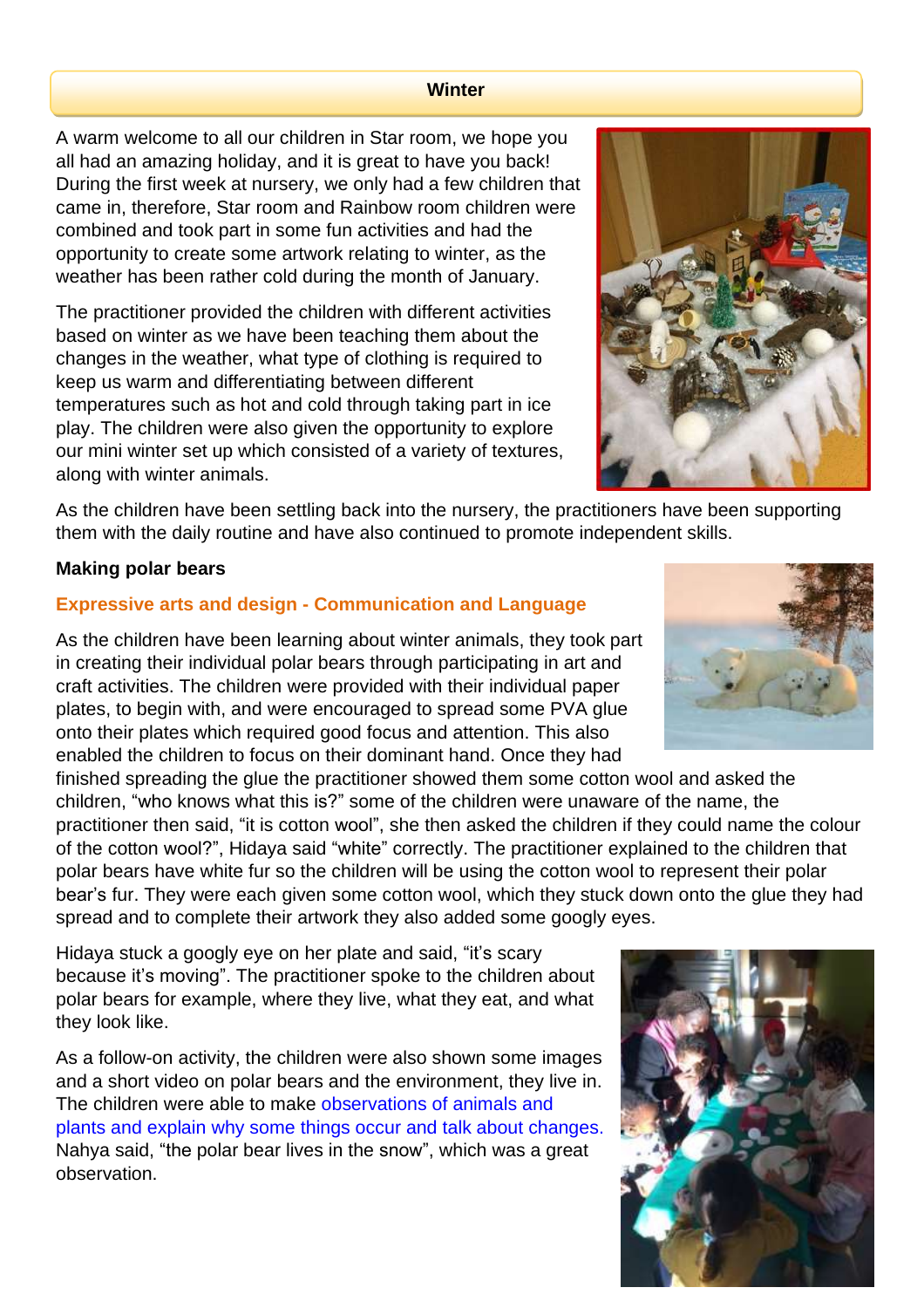The practitioner also spoke about the weather changing during winter such as becoming cold and snowing. This activity provided the children with the opportunity to expand on their knowledge and understanding and they were also able to use their fine motor skills as they use their fingers to hold their glue stick and attempt to use their pincer grasp whilst spreading the glue.

During the afternoon Uriel and Murat also took part in this activity and created their individual polar bear with the help of the practitioner, they all sat down nicely around the table and were able to follow the given instructions carefully. They also used the same resources such as a paper plate, PVA glue, glue stick, cotton wool, and googly eyes. Whilst they took part in the activity Uriel said, "wow, this looks nice", and the practitioner said, 'yes it does, and you are doing it all on your own". Murat said, 'look I put the googly eyes on my plate'. They maintained great attention and focus and learned about where the polar bears come from and how many legs, eyes, and ears they have, and which type of weather conditions they live in.

### **Ice play with winter animals.**

## **Being imaginative – Expressive arts and design**

Another activity we carried out was ice play, the children had the opportunity to take part and explore the cause and effect. Since we have been teaching the children about the cold weather the practitioner introduced the children to ice play which was placed in a large black tray for them to explore independently, they were also given the opportunity to express to the practitioner how they felt when they touched the ice, whether it was hot or cold, how it was melting their hands and how the ice looks or tastes.



To start with the children all gathered around the table when the activity was prepared, the children were very excited to play and explore with the ice and winter animals. The practitioner gave each child an animal to play with such as a polar bear, penguin, owl, and bunny, they also took turns to play with the different animals which were placed in the large tray.

The practitioner prompted a conversation between the children and listened to the children as they were forming their own conversation. The children were able to talk about why things happen and how things work, such as 'it's a square shape', or 'it's cold' and some children mentioned that the ice was melting as they held it in the palm of their hands.

### **Winter continued**

We have had a few more of our Star room children return from their holidays during the 2<sup>nd</sup> week, so we wanted to provide the remaining children the opportunity to explore 'winter' and the changes that come along with it.

The children have come back wrapped up warm with their hats, gloves, and scarves as it is still quite cold outside. The children have enjoyed playing with ice and continue to show interest in our new winter animals that are in Star room. The children took part in activities such as ice play with animals frozen

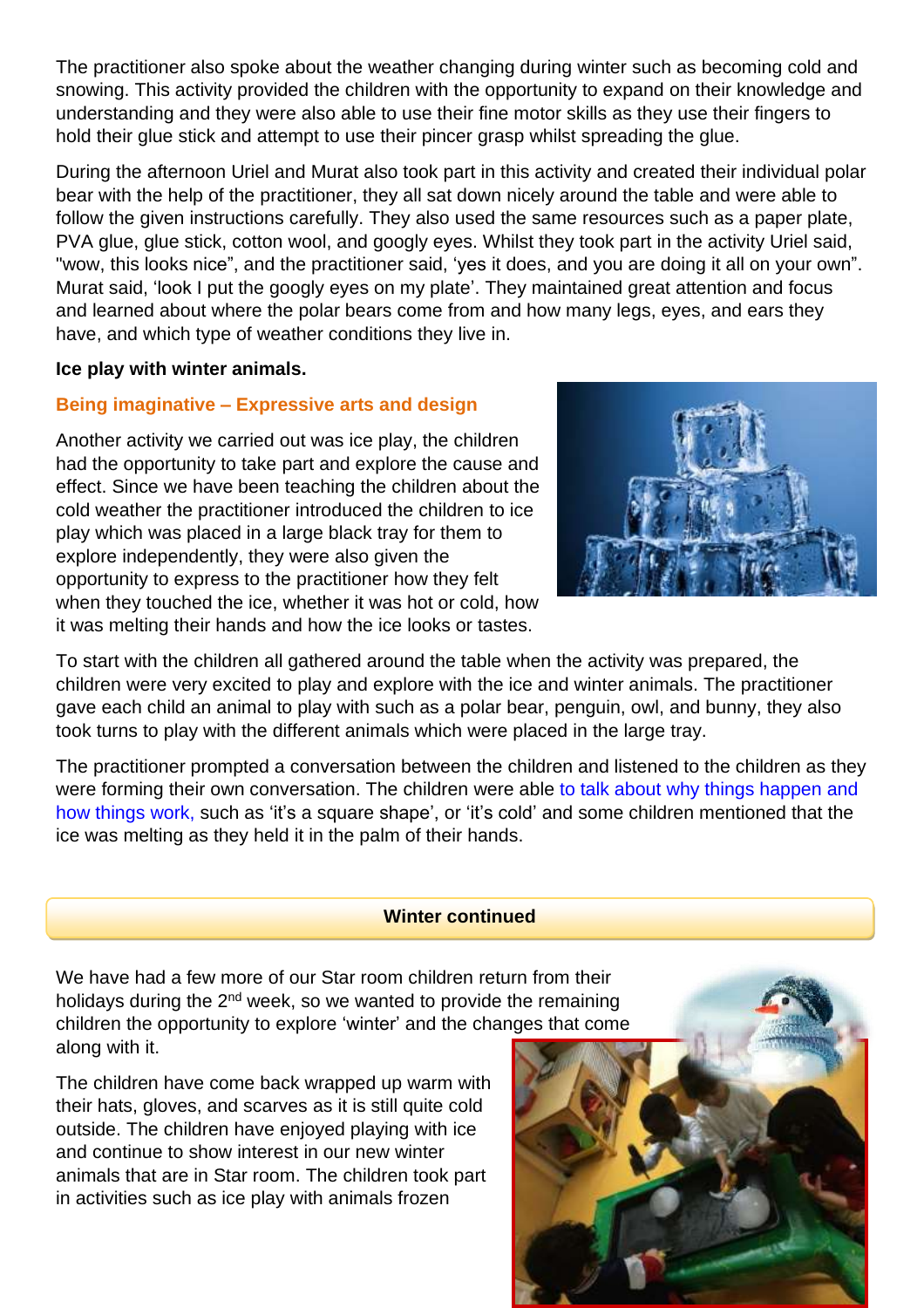inside, trying to find different ways to get the animals out of the ice through problem-solving and finding a variety of tools they can use, making white snow using play dough, carrying out independent skills where they can practice how to wear their own gloves by themselves and taking part in art and craft activity where they had the opportunity to make a winter scarf using a variety of fabric and sticking resources.

## **Ice play and learning about winter animals**

## **Communication and language - Understanding**

To begin with Star room children took part in exploring ice and winter animals during one of their activities. They were all eager to take part and maintained good focus and attention during the activity as the practitioner talked them through what they were going to do.



Amina, Aymen, Uriel, Jaylah, Mohammed Saif, Hidaya, Iqra, and Chloe took part in an ice play game whilst playing with ice. The practitioner questioned each child that was sitting around the black tray and asked them, 'how many ice cubes do you have?', all the children began pointing to each ice cube whilst counting them, being able to understand why and how questions. The children were able to count the ice they had confidently.

Whilst the children were playing with the ice cubes and exploring through their senses, Amina

asked the children to put snowflakes on top of the ice. Whilst the practitioner was sprinkling the snowflakes, Aymen screamed, 'yayy, you're putting it on top of the ice', showing a good understanding of prepositions such as under, on top, behind by carrying out an action. The children played with the ice for a long period of time. Once the children finished playing with the ice, the practitioner asked the children to form a circle in Star room around the large black tray.

Inside the tray there were some winter animals hidden inside a house that was covered with snow, this was for the children to show curiosity about what was hidden below. Each child was given the opportunity to place their hand inside the wooden house and remove an item, once they had selected an item from the house they were asked if they knew what animal they had pulled out. The animals in the house were, 'polar bears, skunks, reindeer, penguins, wolves, and an owl. Whilst the children explored the different animals, they struggled to name the 'Skunk'. The children were listening and responding to ideas expressed by others in conversation or discussion

## **Making snowballs**

# **Physical development - Moving and handling**

Star room children took part in yet another activity where the practitioner provided them with the opportunity to create their individual snowballs using playdough. The practitioner prepared the ingredients for this activity and gathered the children around the table.

To start with we had Liam, Keerath, Iqra, Nahya, Chloe, Hidaya, Uriel, Liam who all took part in this activity with the practitioner. The practitioner questioned the children regarding the ingredients being used. All the children

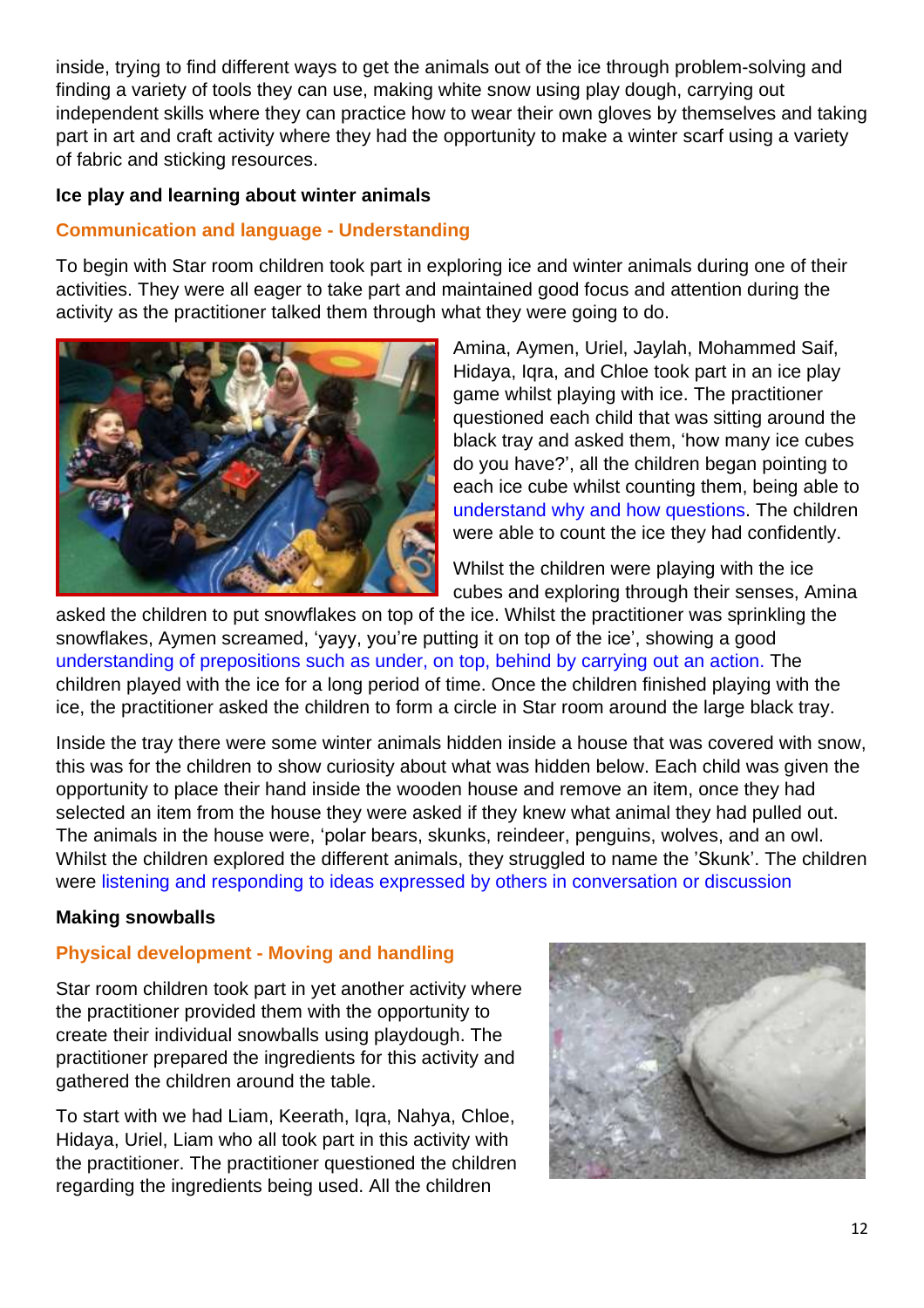were able to name the ingredients confidently such as flour, water, oil, and glitter. The practitioner gave each child a turn to either pour one of the ingredients inside the bowl or help with stirring the mixture together. Chloe, Hidaya, Saif, Uriel, and Jaylah were helping the practitioner to add the flour, oil, and water inside the bowl. The children held the bowl whilst they were kneading the dough together which required them to use their gross motor skills and they were also beginning to show a preference for the dominant hand.

When the dough was almost formed the practitioner asked the children if they would like to add some glitter, they all replied 'yes'. The children were then given their individual pieces of playdough to play with before forming a snowball, Hidaya made a snowman at first, Keerath made a Christmas tree using one of the shape cutters and sprinkled some more glitter on top. Jaylah and Iqra looked at the winter book as a guide to see how they can create a snowman just like the one they saw in the storybook. Whilst Nahya and Iqra were playing with the snow they were able to sit comfortably on a chair with both feet on the ground. The practitioner then showed the children how to form a snowball and gave the children instructions to follow. They each had to roll the dough in the palm of their hand in a circular motion as demonstrated by the practitioner. The children did well and were happy to see the result, some children required support from the practitioner. Overall the children enjoyed the activity and maintained a good amount of focus and attention and spent a long period of time at the activity table.

### **Families and Siblings**

Star room children will be concentrating on families and siblings and some children have new additions to the family and most of the children have siblings who also come to the nursery. The

children have taken part in, 'drawing their family members, drawing the things they do at home, categorizing wooden figures of people by family (grandparents, mum, dad, children, man, woman), and learning how to give the babies a bath.

#### **Drawing family members**

### **Expressive arts and design – Creating with materials**

Amina, Iqra, Mohammed Saif, Hidaya, Theo, Jaylah, and

Keerath took part in drawing their family members on a piece of paper. All the children really enjoyed this activity as they were all shouting out each family member they had drawn whilst holding their papers in front of the practitioners.

They all showed great pride when drawing their brother, sister, mum, or dad. All the children were able to form the basics of drawing the body and the head. The practitioner moved on to questioning the children, 'do they have eyes, ears, mouth, long hair short hair, etc. This allowed them to build on what they are drawing and what type of detailed features they notice as younger or older siblings in their family. The children were able to point out where the nose and eyes go without requiring support from the practitioner. Chloe said to the practitioner, 'my mummy has long hair'. beginning to use



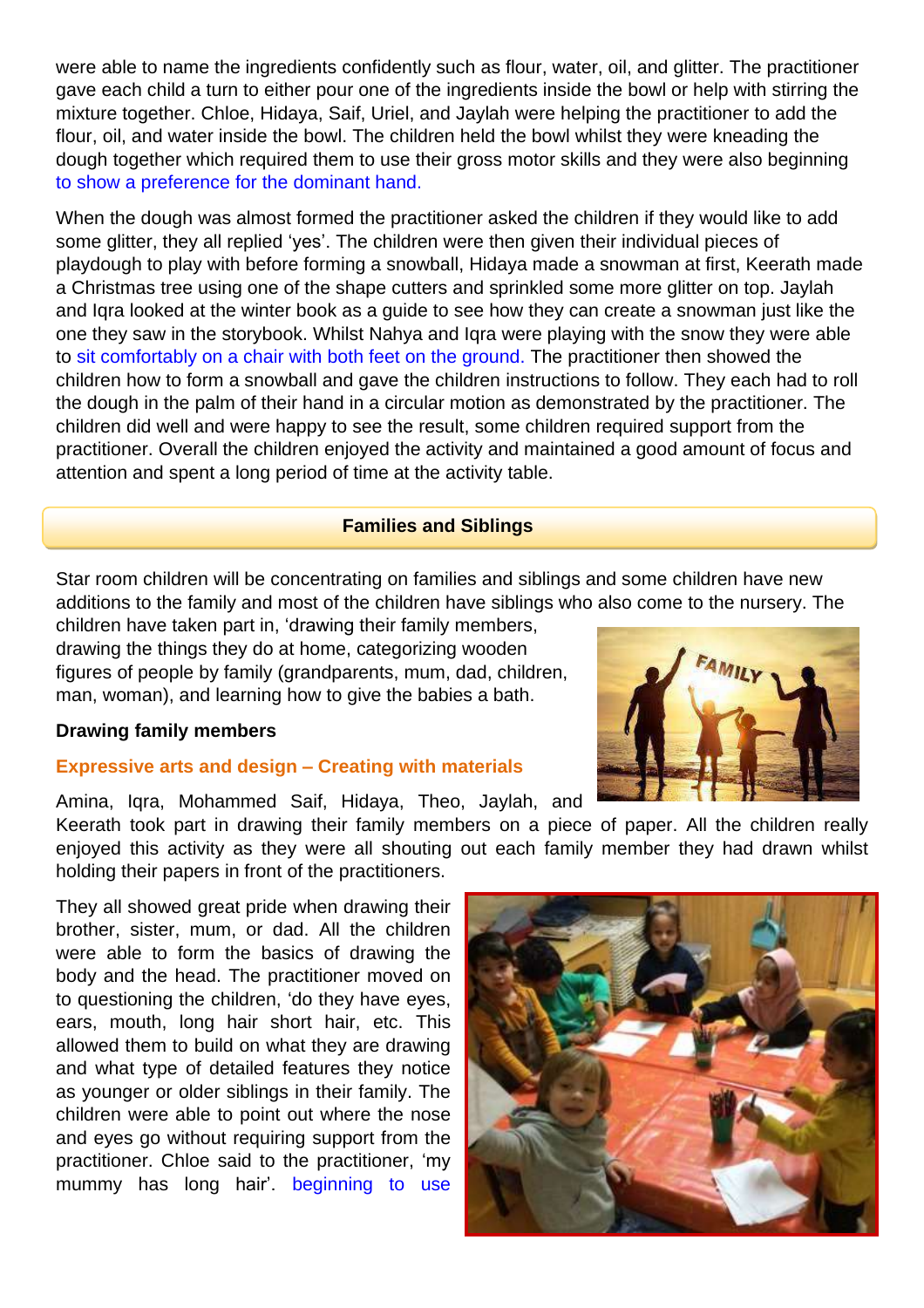### drawing to represent actions and objects based on imagination, observation, and experience.

As the children really enjoyed this activity and wanted to continue drawing the practitioner gave the children another piece of paper and asked them to draw what they enjoy doing the most in their house. This was a great opportunity for Star room children to demonstrate **individual liberty**, as they can make their own choices and choose the things they enjoy doing at home. The practitioner gave an example of themselves and said, "I like eating lots of food and playing on my Nintendo switch". Whilst the practitioner said that all the children began shouting and sharing what they enjoy doing. Chloe said she enjoys playing with her Peppa pig toys. Aymen said he enjoys looking after his new baby brother. Saif said he enjoys watching TV. Keerath said she enjoys being with her mummy in her new room and kitchen. Hidaya said she enjoys watching her pet parrot. Amina said enjoys coloring at home. They were all able to create representations of both imaginary and real-life ideas, events, people, and objects

### **Giving the babies a bath**

### **People and Communities**

Star room children took part in washing babies for one of their activities, not all children took part in the activity as they were given the **freedom of choice** to participate in the activity or continue playing. Those children that did take part really enjoyed the activity. The children were provided

with individual sponges and soapy water and began dipping the sponges in the soap to wash the baby. Theo really enjoyed this activity since he loves anything related to water play, and whilst he was washing the baby, he began naming the body parts such as the back, head, and feet. During pretend play, the children can imitate everyday actions and events from their own family and cultural background.

Here are a few comments the children made, Keerath said, "the baby has hair, look you can see it" whilst showing the practitioner. The practitioner asked Keerath, 'is it long or short hair, Keerath responded, 'short'. The practitioner then said, who has short hair?' Keerath said her peer's name, being able to know that they have similarities and differences that connect them to, and distinguish them from, others. As there were



only 3 babies this allows star room children to learn to share with each other. The children enjoyed joining in with family customs and routines

#### **Learning about animals and their environment**

Star room children have shown much interest in some of the new animal figures we have at nursery, so we have decided to build on their interest by carrying out the theme of 'Animals and their environment'. Some of the children have been forming conversations about animals or insects they may find in our grass area, for example, slugs and worms, or even when they notice a dog walk past the nursery, they have shown a great

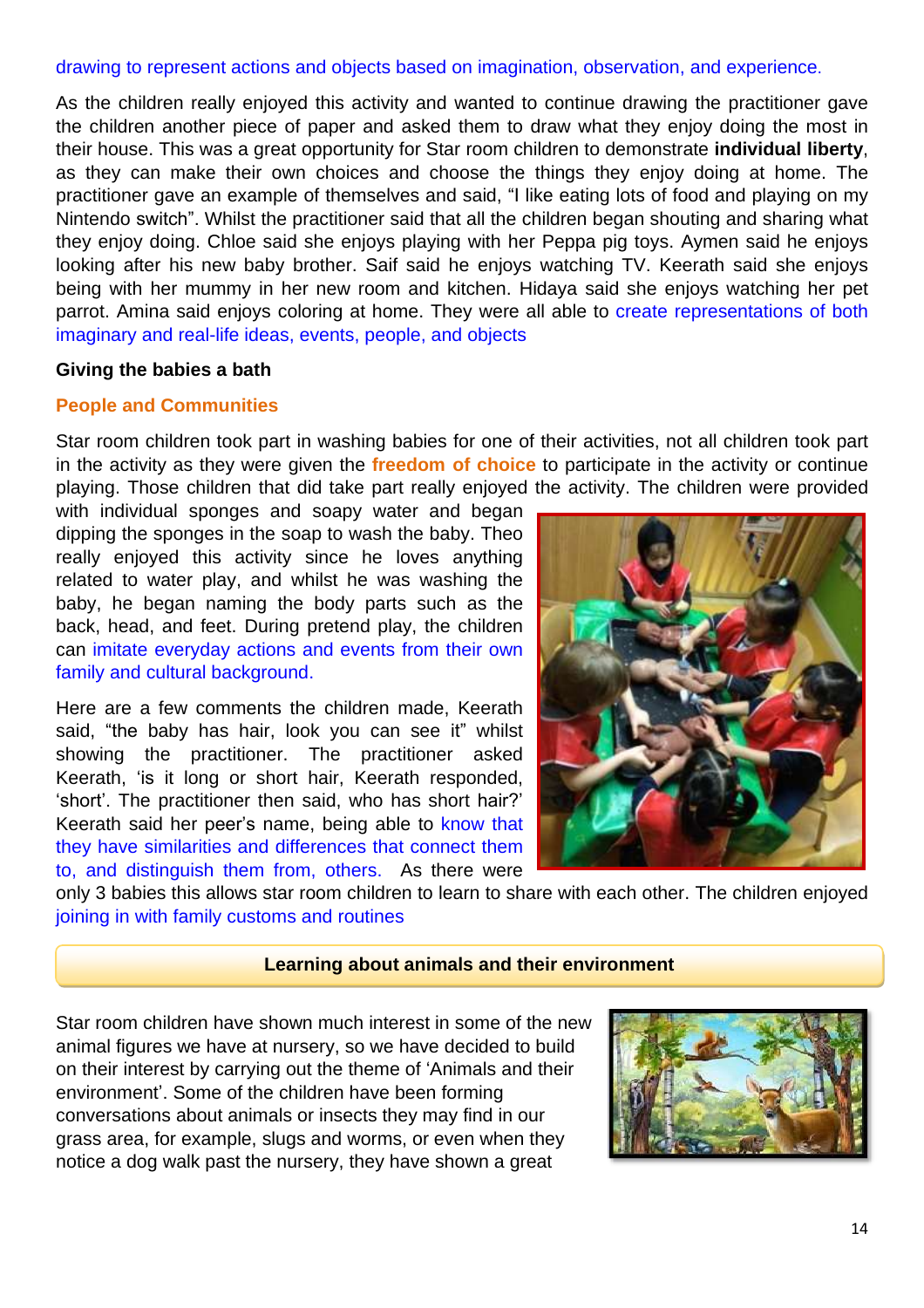amount of fascination. The children have taken part in activities such as, 'making an elephant, making a zebra and taking part in an animal scavenger hunt'.

## **Making a Zebra**

## **Mathematics**

Keerath, Jaylah, Hidaya, Chloe, Mohammed Saif, Uriel, Amina, Iqra, Murat, Areece, and Andreas took part in making a Zebra for activity. The practitioner introduced the materials required to carry out this activity to the children such as paper, Zebra stencil, glue sticks, black paper cut up into strips, and glue.

The practitioner gave the children some simple instructions to follow whilst creating their Zebra, such as spreading glue onto their paper first, then sticking down black strips of paper onto the zebra to form stripes. The practitioner asked the children,



'what shape are these stripes on the zebra?', Aymen responded 'a rectangle'. The practitioner said, 'what shape stripes do we need?' and Aymen responded, 'rectangle', choosing items based on their shape which are appropriate for the child's purpose

The practitioner began asking the children, "how many legs does a zebra have?" Murat answered



**Animal Scavenger hunt**

confidently. When Murat told the practitioner how many stripes he had, the children began counting their stripes whilst pointing at them.

The children were pointing or touching each item, saying one number for each item, using the stable order of 1,2,3,4,5. The practitioner then asked the children, "what color are the stripes?" Iqra responded, "black". Areece enjoyed taking part in the activity as well. Some of Star room children were predicting, moving, and rotating objects to fit the space or create the shape they would like. All children were able to hold the glue sticks properly some children used their left hand and some used their right hand.



# **Making Relationships**

Building on our children's interest in animals and insects the practitioner decided to make things more interesting by preparing an animal scavenger hunt in the garden. The practitioner took some time out to carefully hide some of the animals around the garden, above and below different objects. Once the preparations were complete, Star room children gathered around and listened to the practitioner.

Chloe, Keerath, Iqra, Mohammed Saif, Theo, Jaylah, Nahya, Aymen, Hidaya, and Amina took part in an animal scavenger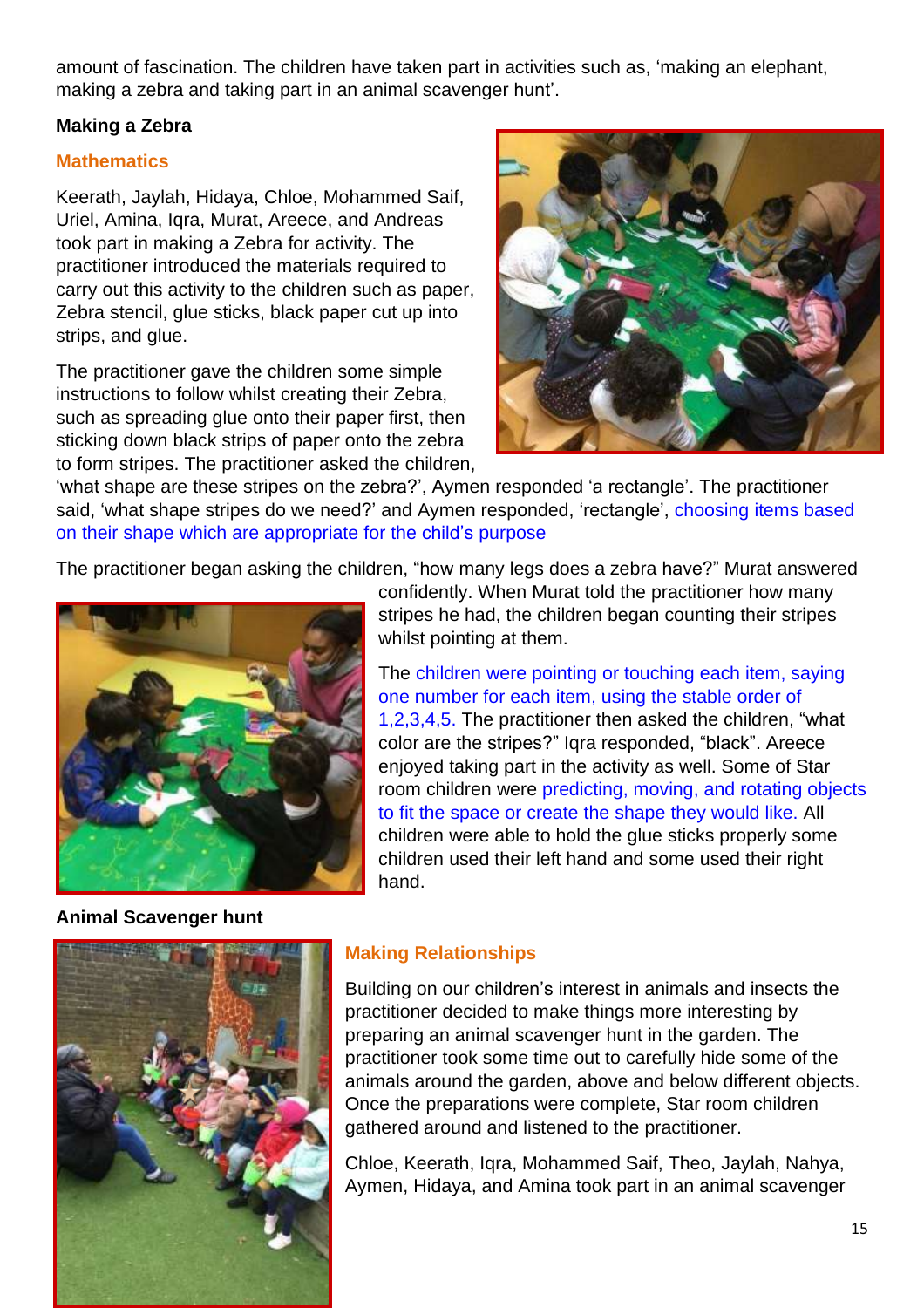hunt. Whilst they all eagerly sat on the flowerbed, the practitioner gave the children their individual bucket and explained, 'I've hidden some animals around the garden, and we are going to see who can find the most. The practitioner asked the children to close their eyes before commencing and did a count down before they could begin.

They all jumped up with excitement and began searching around the grass area. whilst Keerath and Jaylah were searching together, they both found one insect, they came over to the practitioner and said, 'look what I found', seeking out companionship with adults and other children, sharing experiences and play ideas. When Star room children required help with finding the animals that were not in obvious places the practitioner gave the children a clue such as 'make sure you look under, over or on top of the objects. Jaylah was able to show increasing consideration of other people's needs and gradually



more impulse control in favorable conditions, as she was giving up a toy to her peer who wanted it.

Theo really enjoyed this



activity, and he was enjoying playing alone, alongside, and with others, inviting others to play, and attempting to join others' play.

Once the children had found all the animals they gathered again. The practitioner questioned each of them and asked them to count how many animals they had in their bucket. They all attempted to count confidently and share which animals they found by naming them and describing how they look to each other.

### **Bonus classes:**

## **Football**

## **Physical Development - Moving and handling**

Star room children took part in their first session of football this term. Theo, Mohammed Saif, Aymen, Jaylah, Nahya, Iqra, Chloe, Hidaya, and Amina all took part and showed a good level of energy and interest during the session.

We had a new coach; he gathered the children on the grass area and introduced himself to both practitioners and children and said 'my name is coach Jason'

The children started off by doing some warmups as the weather was cold, Coach Jason started off by instructing star room children to walk around the grass area whilst raising their knees up and down. Coach Jason asked the children to shout, 'I am

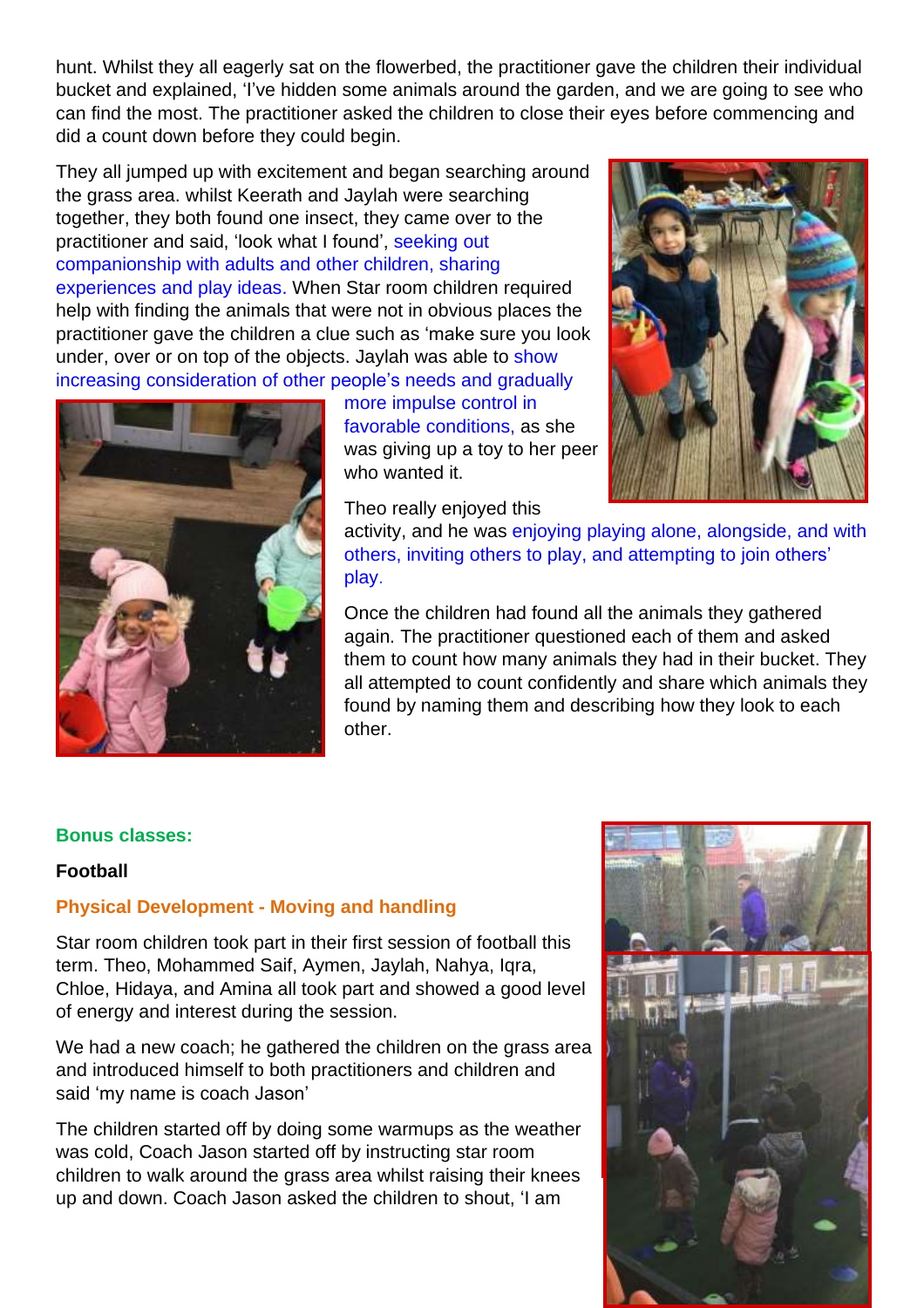walking!' whilst carrying out their warmup session. This allowed the children to begin to understand and choose different ways of moving.

Once star room children had finished their warmup, they moved on to using the cones. Coach Jason asked the children what the color each of the cones was, he had some yellow cones and some blue cones during the session. When the coach Jason asked the children what color they are all the children shouted the correct answer confidently.



Coach Jason then gave each Star room child a ball and asked them, 'can you walk around and not throw the ball too high and catch it. Whilst some of the children were walking around and were able to walk a considerable distance with purpose, stopping, starting, and changing direction. Once they finished catching the ball, they began practicing the next skill of kicking the ball off the cone, which required focus and attention, the children were also eager to see which one of them was able to kick the ball the furthest. Star room children each took a turn to kick a stationary ball with either foot, throw a ball with increasing force and accuracy and start to catch a

large ball by using two hands and their chest to trap it.

The practitioner will continue to build on the skills they have learned and continue to practice them during outdoor play by creating a few different games for them to take part in



**Half-Term holidays** Monday  $14<sup>th</sup>$  – Friday  $18<sup>th</sup>$  Feb

**Parents Afternoon & 27-month review**  Friday 18<sup>th</sup> March

**Female carer's day** Thursday 24th March (9am-11 am)

**Easter holidays** Last day 1<sup>st</sup> April – Re opens Weds 20<sup>th</sup> April

> **Inset day**  Tuesday 19<sup>th</sup> April



Ī